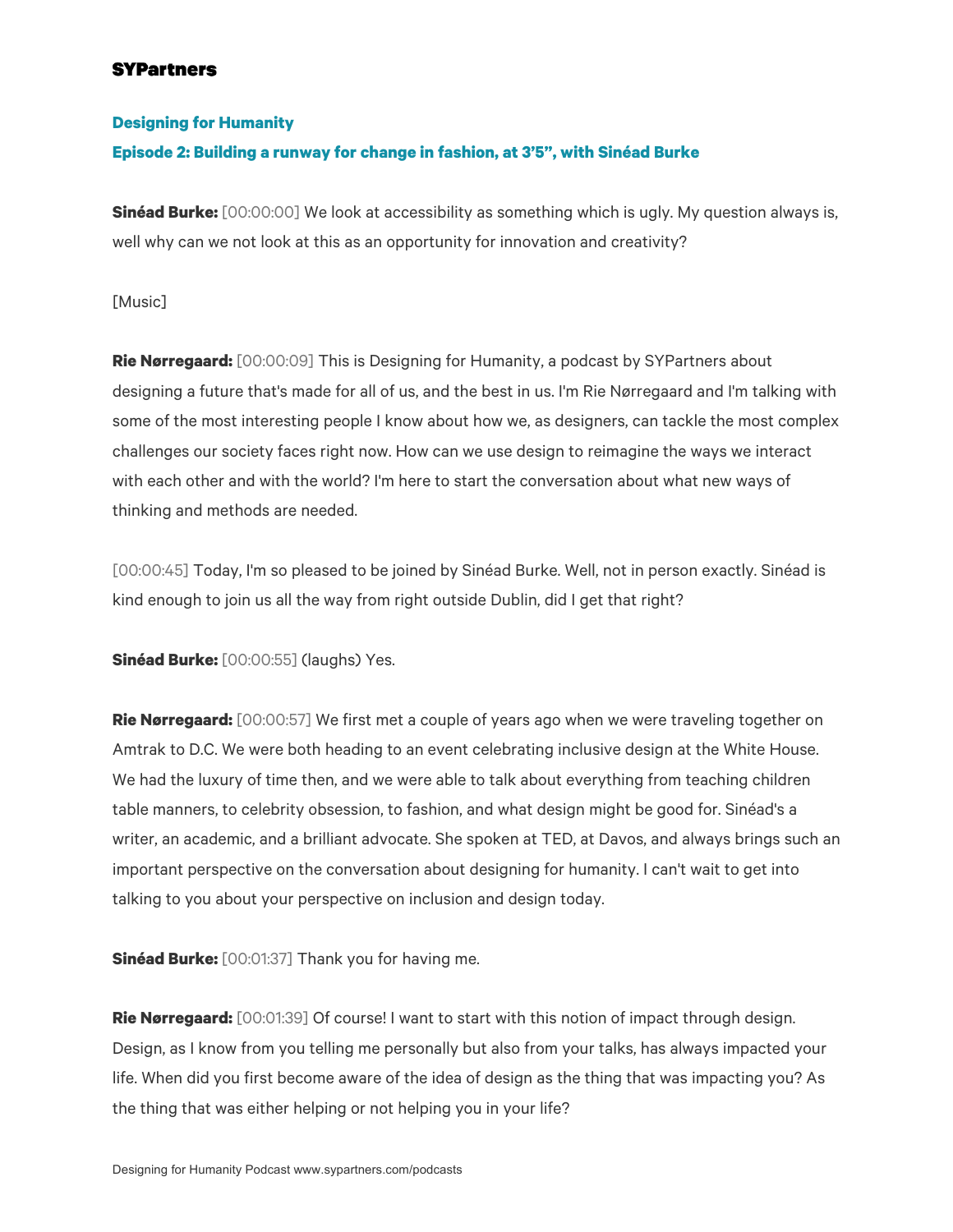**Sinéad Burke:** [00:02:05] I probably shouldn't admit it, but it's only in the past two years that I've been using the language and vocabulary of design, because when I was younger I used to explain it to myself and other people, particularly the students because my background is in education, that the world wasn't built for me. And I used to use the language of construction because I found in many ways that it was the bricks and mortars that impeded me, rather than a design process, because I didn't have a background in design. It wasn't until very naively I was invited to do a TED talk in New York, and they said, you know what we would like you to talk about is the idea of design. And I kind of replied back into an email going, that's really interesting but I'm not a designer and I have no expertise within design. I really don't think I'm the best person for this idea. And a wonderful woman named Chee Perlman came back to me and said, you absolutely are, because everything that you speak on and everything that you advocate for is framed around the domain of design. And I began to consciously take a step back and reflect on it, and I realized actually, what was inhibiting my independence was not necessarily just construction—because the construction was the physicality of the design—but it was the design and the design thinking that has occurred for time in memoriam almost that is impacting upon me on everyday life and everyday kind of interactions. And it's less about design being implemented as a way to create a barrier for me to the rest of the world. It's actually just that those who have been in the position of power have never considered me within the design process.

**Rie Nørregaard:** [00:03:50] So when you think about how you now combine your passion for fashion and pop culture with being an advocate, and now with this language of design, how does that make you think differently of your work, of your platform?

**Sinéad Burke:** [00:04:06] Fundamentally, it's trying to change the conversation, because particularly with designing for inclusion and designing for disability, historically we have always looked at it through a medical model and the function of designing for disability has always been about lessening an impairment. And why that is important is because many people who were designing these products came from the majority and an able bodied background, often they only viewed it through a medical model and never considered the form of a product, all the while considering the function. And for me, I'm a little person. I have Achondroplasia. I have dwarfism. I stand at the height of three foot five inches tall. So one of the designs and one of the products that I use most regularly is a footstool, which seems really simplistic, and it is. But when they're designed they are usually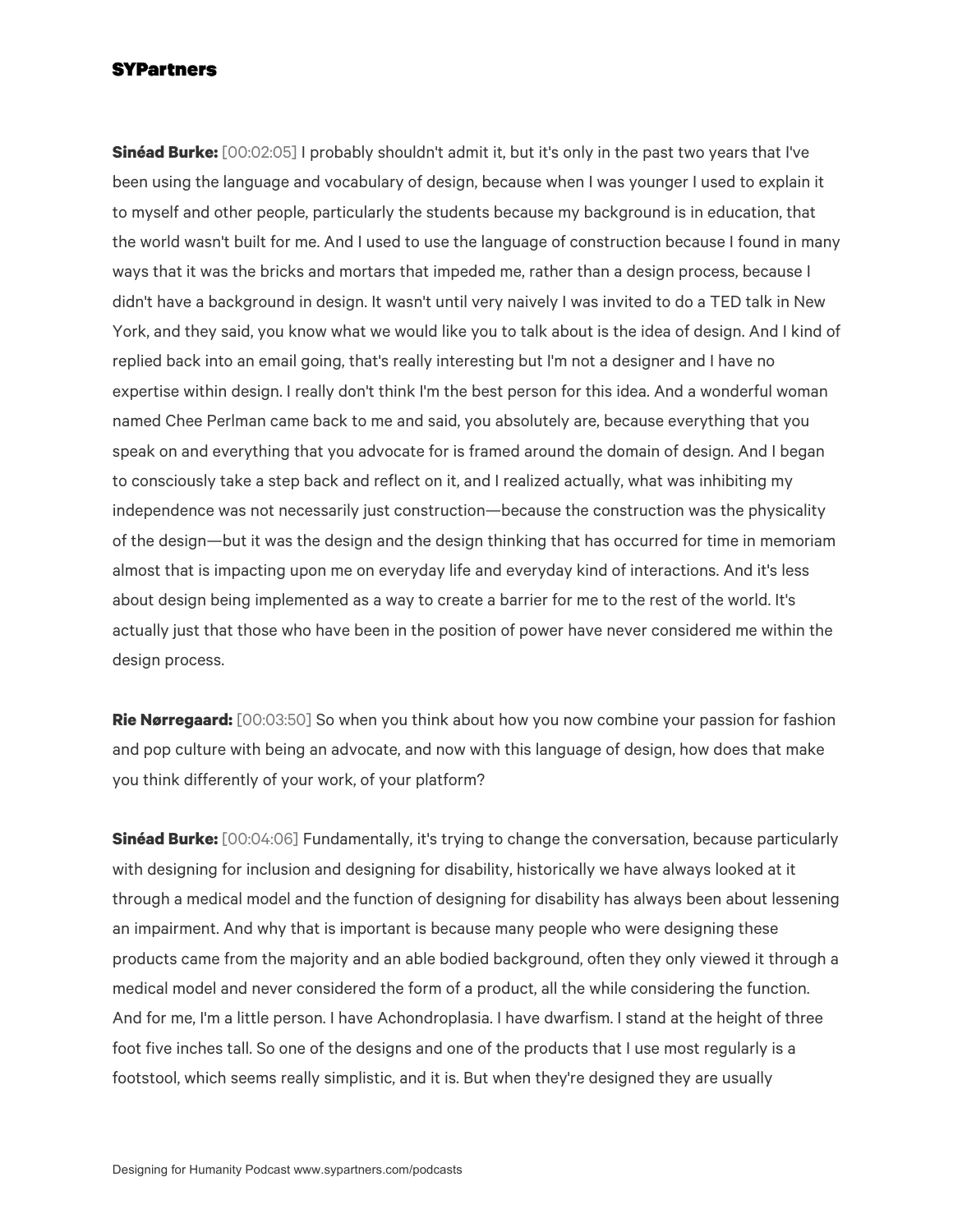designed in mind for children or for people with disabilities symptoms, and only the function is ever considered.

[00:05:02] I'm currently sitting on one now, and it is clickable in place and it is cerise pink and blue, but it's not something that I would use in public spaces because my dignity nor the emotion attached to a product has never been considered. So the form is not considered. So actually what I do in public spaces instead of taking my stool, which is designed with function in mind but not form, I actually just go without and struggle or ask for assistance. For me, in regards to the design conversation that I try to have at each of those different levels of the ecosystem, it's about pairing the emotional impact, but also the importance of respecting an individual's independence and dignity, but also the aesthetics, because we sometimes forget that people who are older in society also want things to look beautiful and they want to put their money and invest in products that gives them a sense of pride too.

**Rie Nørregaard:** [00:05:58] I mean that can be an act of exclusion rather than inclusion to not consider another person's need from an emotional perspective when it comes to design, right?

**Sinéad Burke:** [00:06:11] Exactly. Or we prioritize aesthetics and beauty. In Ireland, we have beautiful Georgian buildings, they are exceptional. But we, as a government and as a society, have labeled them as protected buildings, because we don't want to interfere with their aesthetics because they feel like they symbolize a particular historic moment, which is very fair. But actually legally, those who lease the building, those who own the building, are not in a position to make them accessible because that would interfere with the aesthetics of the building, because as a society we have said that to make something accessible undermines its aesthetic because again, we look at accessibility as something which is ugly. And for me, my question always is, well why can we not look at this as an opportunity again for innovation and creativity? Why are we not creating a bursary and bringing in leading architects and pairing them with design students and leading designers, and asking the questions of how we can enhance the aesthetics of these beautiful, historic, symbolic buildings. All the while increasing access to society.

**Rie Nørregaard:** [00:07:19] That's an amazing example of a shift in mindset.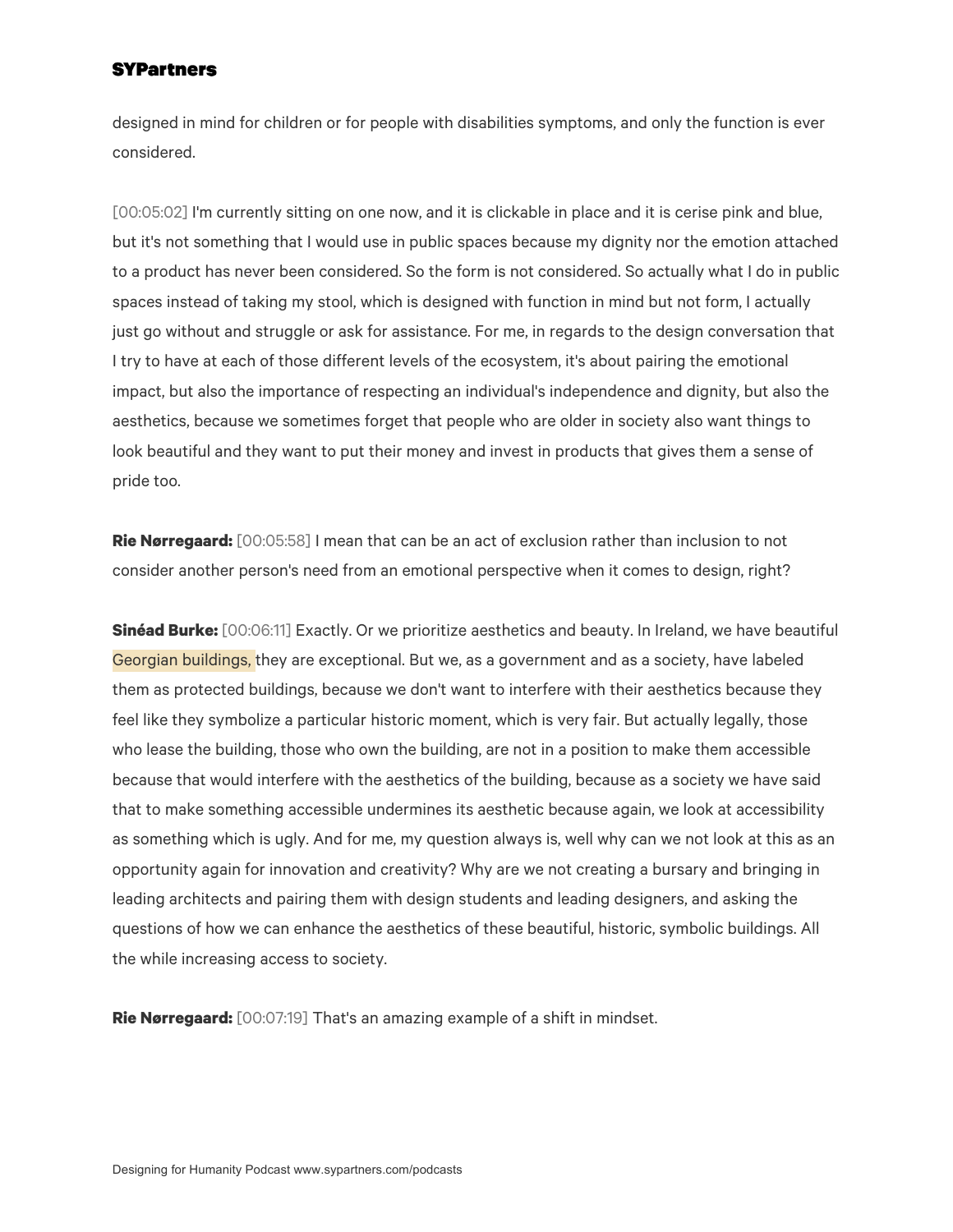[00:07:24] So you talked a little bit about being a teacher, and I remember when I met you the first time you were describing some of your experiences, and how do you think that fits into this conversation?

**Sinéad Burke:** [00:07:35] The way in which design impeded my independence in the classroom also offered opportunities that otherwise wouldn't have come about, because it was never designed for the children to have independence, only ever the teacher and the adults. So I couldn't reach the blackboard. I couldn't reach the windows. I couldn't reach the light switches. I couldn't reach the walls where there needed to be art put up. But what I did instead, was build up this relationship of mutual respect between me and the students, and found opportunities where they could have leadership. Where I couldn't hang up the artwork on my walls, I had groups of students every week becoming curators of our in-house museum. And in many ways, had I have been the authoritative adult and the teacher in the room who was, you know, physically just a greater size and being able to do things more independently because the design fits, I actually wouldn't have instigated this conversation to my classroom because I just would have done it myself. And I kind of take a step back, and realize that initially what looks like an enormous challenge, particularly to employers or perhaps to parents was a huge opportunity for children to develop skills that otherwise they wouldn't have had to.

**Rie Nørregaard:** [00:08:44] So inclusion is a teachable skill, and you've had a unique opportunity with lots of challenges, but you've really had a unique opportunity to teach in that manner. So let's talk a little bit about design now, because we talked about passion as an advocate but then there's also passion for design and fashion in particular. You've met amazing people — artists, designers, et cetera, and you have made it your life to surround yourself with people who create, and make, and it's clear you get so much joy out of it. So I want to hear about what makes you excited also, and your experience now in using fashion as a tool to teach us a new way to look at beauty.

**Sinéad Burke:** [00:09:30] Yeah, I have been infatuated with the industry of fashion since I was a teenager, and primarily that came about because I felt left out. I would go shopping with my sisters who are younger than me but average height, and realize that they had access to clothes and wardrobes that were just so out of my reality that it just felt unfair. And my way into the industry was through education, because I felt like if I couldn't buy the things that I want, the very least that I could do was at least educate myself so that I could speak about it. And through the internet and through blogging, I started a blog because I was irritating everybody around me when I'd say, did you know that Kim Jones has just been appointed to menswear at Dior, and this is going to be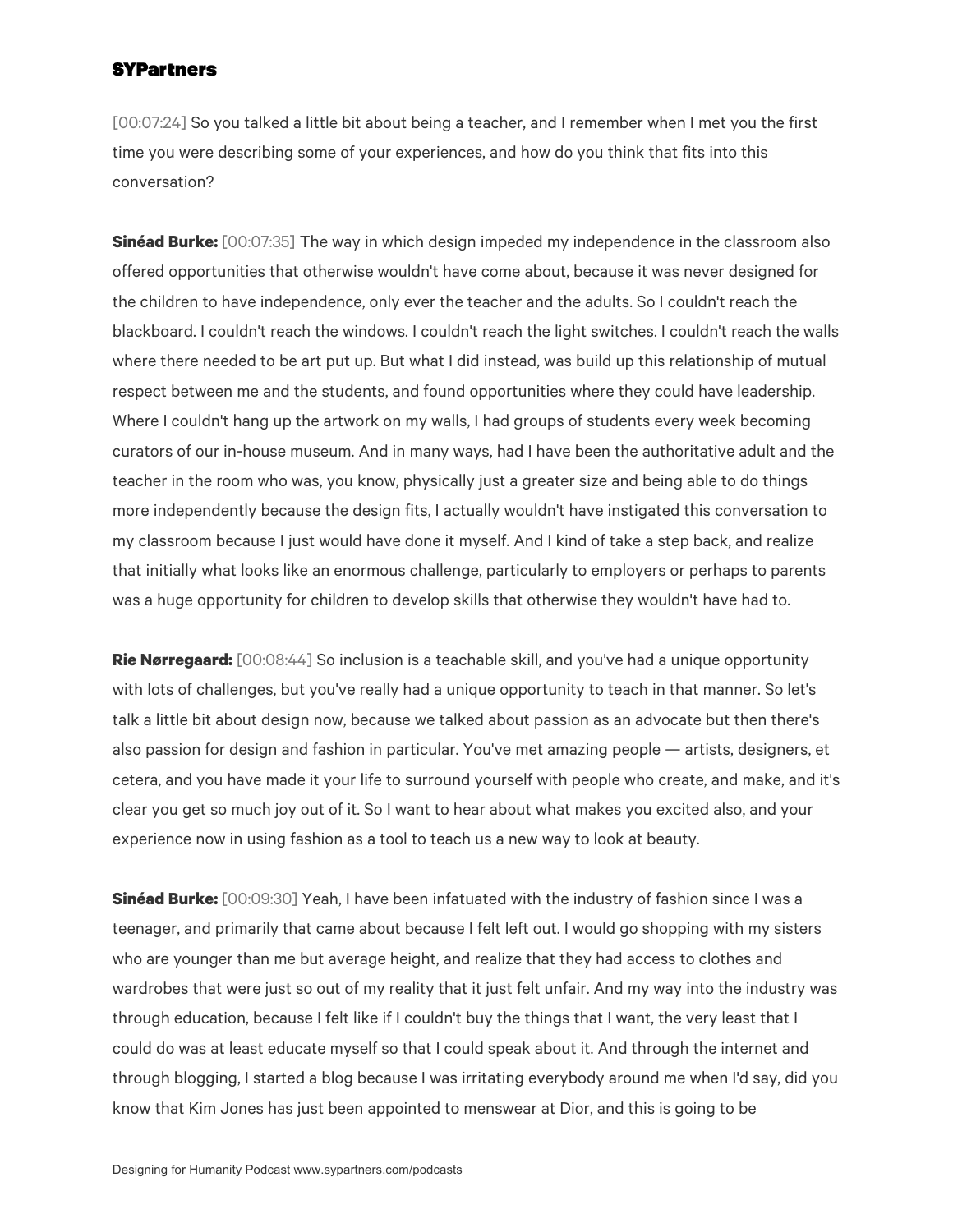revolutionary for LVMH as an entire group. And my mother would say, that's lovely Sinéad, but is there anybody else that you could talk to about this? So the internet became a space where I could talk about it, in a way that was initially just getting the information out of my head, and then it began to find an audience. The internet was a space where my disability didn't impact upon what people thought of me. That bias wasn't at play. And not that I deliberately hid it, because my profile photos all indicated that I was a little person, but it gave a space where it wasn't immediate thing that you recognized and what was important was my ability to articulate an argument. It was my curiosity in asking questions.

[00:10:57] But I think even for me, growing up as a woman interested in fashion and as a disabled woman interested in fashion, a lot of society either intentionally or unintentionally belittled my interest because I think fashion can be seen as facetious. And you so beautifully articulated the fashion industry there as a powerful tool for beauty, but also for transforming how we view women and the world. Yet I think because it is an industry dominated by female voices, there is habit in which we belittle it and undermine us.

[00:11:30] And I often make the bold comparison between sports. I think it's almost hilarious that at the end of every news bulletin we have a notification that a ball has been passed from one end of the field to the other for 90 minutes and a successful outcome has been reached. But yet we consider fashion, an industry in which everybody has to interact with, we all have to wear clothes, and yet continuously it was undermined. But I always feel empowered by fashion when I am dressed well. Because growing up, people always made the assumption that I was younger than I am, because physically I stand at the height of perhaps a six or seven year old, whereas if I walked in wearing a top hat, a cape and fitted trousers. It's quite unlikely that you'd think I'm seven, or I have a very brave and bold mother and parents who dress me extraordinary well for a seven year old. So it kind of eliminates that question and curiosity about my ability or about my age.

**Rie Nørregaard:** [00:12:33] So tell me your Burberry story. From what I can tell on social media, it's been a very special experience.

**Sinéad Burke:** [00:12:40] An Irish woman who worked at Burberry—her name is Alice Delahunt, she's now working at Ralph Lauren—she emailed me, and we had never met before, and she said, hi Sinéad, I saw your TED talk. I see you're speaking at The Business of Fashion Voices conference. Would you like to wear Burberry? And I reply back going, thank you so much for thinking of me for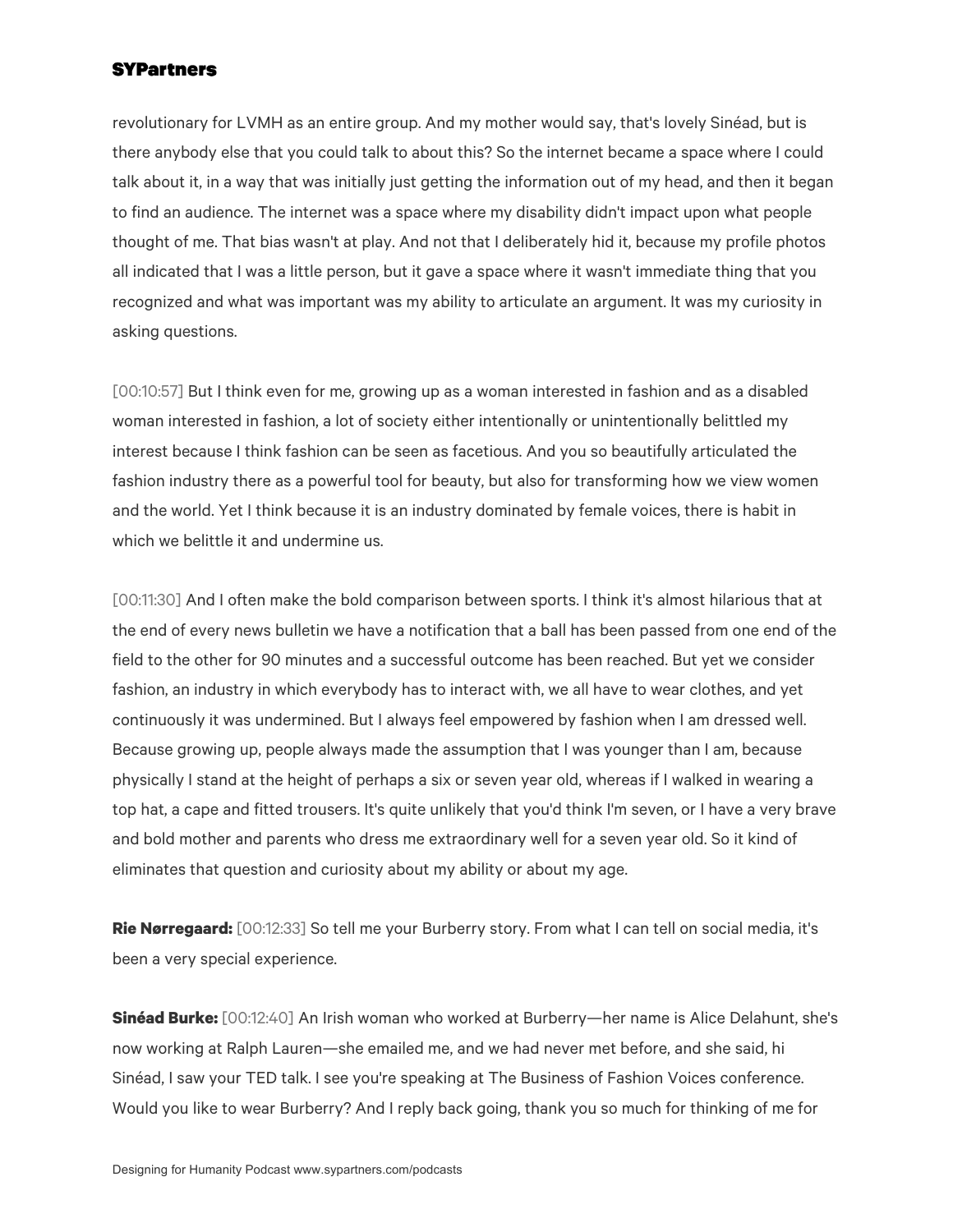this incredible opportunity, but I think this is going to be harder than you might envision it is, because you've never dressed anybody like me before, and this is not going to be easy. And she came back and really muted all of my fears and concerns and said, no, we do this all the time. We have the skills in house to be able to do this. And that really changed my belief in design, because I think one of the fundamental barriers to adaptive fashion is that there is this fear and nervousness from the larger houses that they will have to do something new, that they will have to create a bespoke line for people with disabilities and although some brands are doing that, and doing that very effectively, actually what's most required is an appetite to use the skills that are in house, including tailoring, alterations, and adapting, which they do for almost everyone, whether it is couture client or even celebrity clients. They have to alter collections to fit. And I think as a disabled person, all I want is for that service to be made available to me. Not at a lesser price, not in any way that will inconvenience the brand, but just as an opportunity, and getting to go to my very for sitting with Burberry in the Regent Street store, it was extraordinary, but immediately the team realized that actually much of the design of the store was inaccessible to me, because again, they hadn't had a client who required those needs. And on my second sitting when they dressed me for Davos, I did it in Horseferry House, which is their headquarters in London. And that team had redesigned that room to fit me. So they had bought a low rail that was exactly at my height so that I could reach all the garments. They had cut the legs off tables and chairs so that everything was in reach. And I remember just feeling it was so surreal, thinking this is how it's done. It was the first time that I had been ever able to go through a rail of garments, outside of my own personal wardrobe, where I could reach things and have a look at it and have a look at the price tags and feel the clothes up close, as regards the neck line. I mean those are the various different technicalities that are just required within a brand, and it's more the thought, and the retraining of staff with empathy built in that training, rather than redesigning a whole collection.

**Rie Nørregaard:** [00:15:23] Right. So thinking inclusively is something that we can teach each other, and if we do that, the solutions come with this new knowledge. Yeah that's it. That's such a great story. It made me so happy. Let's talk a little bit about you going to Davos for the first time this year. Tell me a little bit about what that experience was like for you, going as a woman, as a little person and as an advocate in this environment for the first time. What was that like?

**Sinéad Burke:** [00:15:58] I had spoken at a conference in Dublin probably in April or May last year, and there was somebody else speaking at a different part of the day in the conference who worked at the World Economic Forum. And he heard me speak and he came up to me afterwards and said,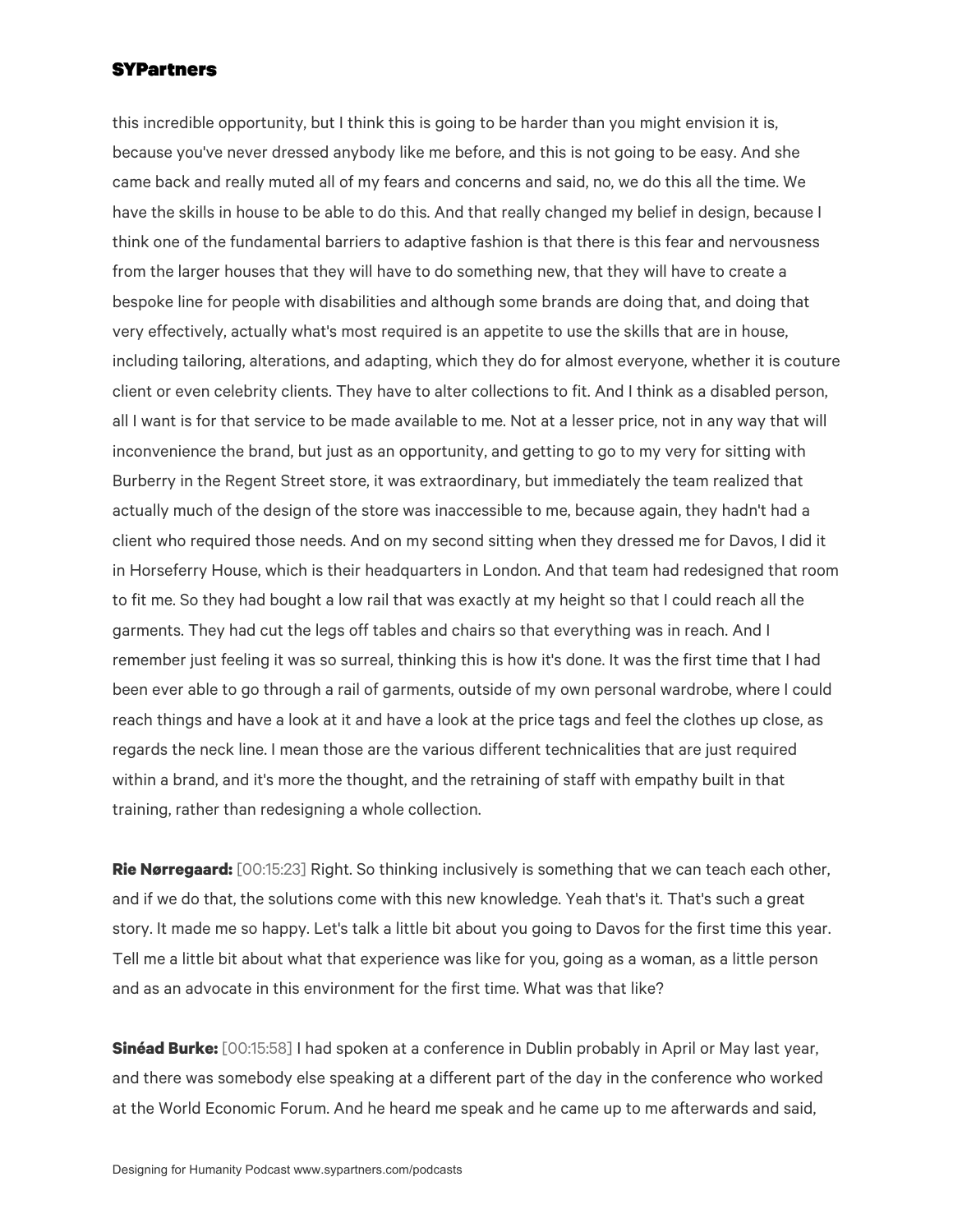you must visit our offices in Geneva and speak to our staff. And I very kindly said, that would be lovely, thank you so much. And I went to the office and I met the entire team and we had a very frank and honest discussion in relation to inclusion and diversity, and how as individuals who shape a global agenda for some of the key power players in the industry, the responsibility that they have to also be inclusive, and the responsibility that they have to be reflective of the wider society. And at the end of the conversation, individuals from the Civic Society Group said, do you have any interest in coming to Davos? And I said sure! And they said, well you're not a political leader, nor are you CEO for a large global conglomerate, so we will have to do some internal work in terms of making the rationale for the validity of your voice at Davos. And I said, brilliant if it happens. And then the invitation came in, and I said, great. And they offered me a number of speaking opportunities, and I kind of thought, oh that sounds great. And they said, Sinéad, do realize that there are three thousand delegates at Davos with 600 opportunities between the 3000 of them, and you have four? And I went, Oh okay. Big deal. Sure. No problem!

[00:17:24] And I think Davos was fundamentally transformative for me, in terms of my own selfconfidence and self-efficacy, because I think within the space of advocacy and advocates there is not necessarily a level of imposter syndrome, but it's trying to pair this idea of the lived experience and validating it within an industry where qualifications are perhaps more important or at least considered in a different way. And although I have both, working within the design realm, particularly coming to it from a new space, I wasn't sure about the validity of my voice and Davos proved that. It gave me a real sense of confidence coming home about what I could do and what the responsibilities I had to do. But getting to speak alongside individuals such as Tim Brown, getting to speak to, you know, Queen Rania of Jordan or the head of the European Research Council or getting to speak with Lonnie Bunch, who is the founding director of the National History Museum for African-American Culture of the Smithsonian Museums in Washington, and getting to speak about the pairing of advocacy and art and culture and how we can retell stories in a very empathetic way, was extraordinary. And one of my key questions within this is, what then happens to the advocate? How were they stabilized and ensure that their advocacy can continue? And we had a really challenging wonderful conversation about whether or not advocate should be supported by companies and organizations that required their in life whether or not they need to become consultants whether or not they need to hone and define a particular expertise in order for their voices to be valid within the domain or whether or not they need to become part of design companies in order to fully benefit this relationship. And we didn't come up with an answer which is also wonderful because since I've come home from Davos, I'm still percolating on all of those different responses. But it was incredible.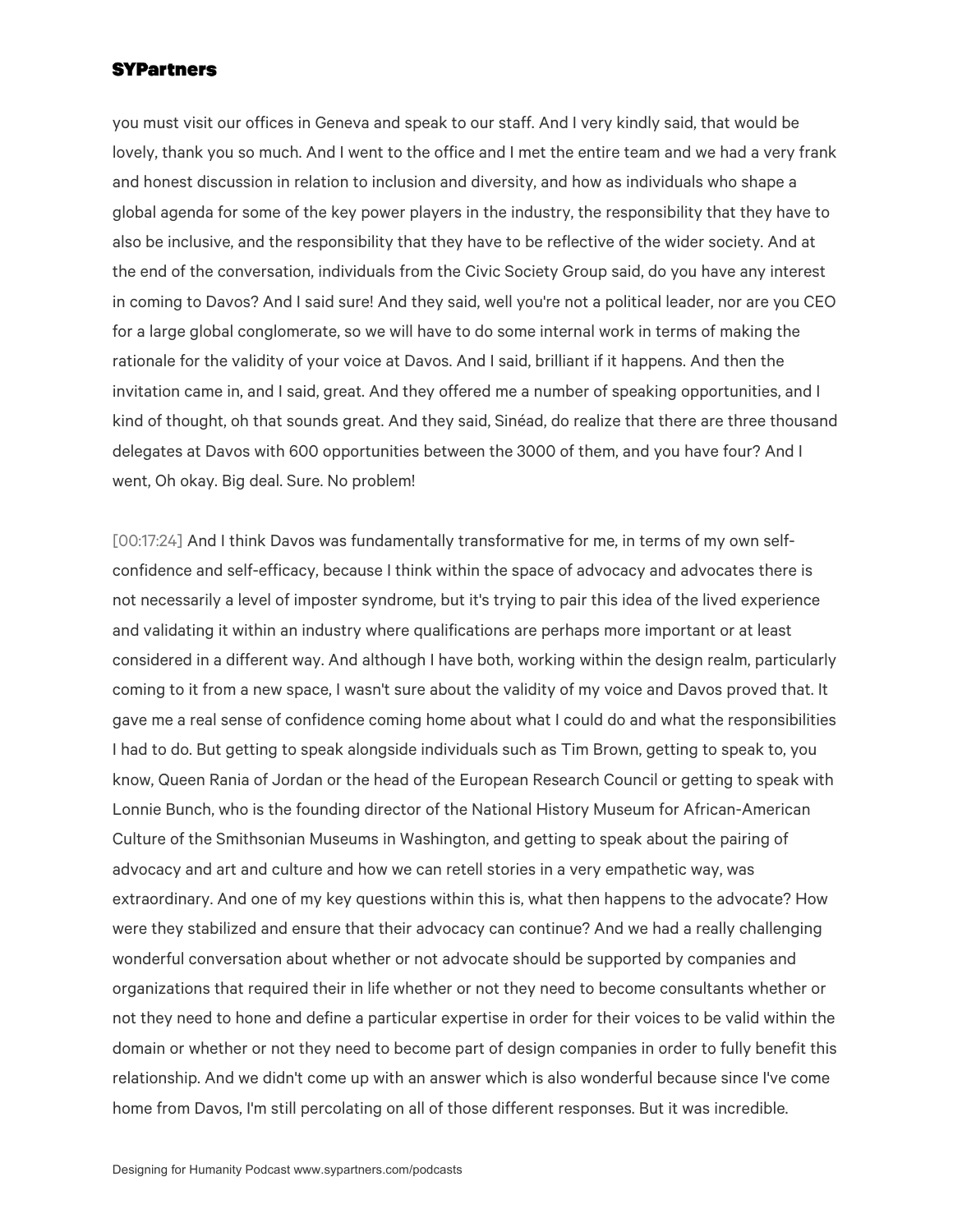**Rie Nørregaard:** [00:19:22] Fantastic. You know I've been thinking a lot about when we went to D.C. together a couple of years ago to celebrate inclusion and design at the White House. And I noticed then, for many advocates there is this tension between representing people with their own specific, and granted, underserved, needs versus coming together to create a much larger platform like a voting block for all disabilities for example. So when you think about your role as an advocate for people with disabilities, as well as someone who can hold a conversation around inclusion in a much broader sense, do you feel a tug one way or another? How do you navigate that tension in your own identity?

**Sinéad Burke:** [00:20:08] Absolutely. And for me, I think that identity piece is probably entrenched in language. It's probably best documented in terms of how my own language has changed as I have grown up. In my early teenage years, I would have always described myself as "just Sinéad". It wasn't until I began to go to college and realize that there was quite a few injustices in the world around me, that I began to look up the legislation, and what I began to quickly realize was that there was no legislation that provided for the safekeeping and equal access to people who are in quotes, "just like Sinéad". As I got a little bit older I began to refer to myself as a person with a disability, because I felt like the person aspect of it really amplified and resonated that I was a person first, and then I had a disability. And it wasn't until I was probably in my mid-twenties that I began to realize that what I was unintentionally doing was erasing my disability and was putting it in this framework of negativity, and almost embarrassment, and I'm not in any way saying that that's what people who use that language are doing, but that's the way in which I was thinking about it. It was in my mid-twenties that a shift in language and identity occurred, that I would now describe myself as a disabled feminist.

[00:21:38] And I'm very proud to be disabled, because a lot of the skills that I have, and even the personal traits and characteristics that exist within me, have been shaped and formulated by my disability. So I would often say that I am organized, creative and articulate by nature, but that's not necessarily because I have wanted to be, but because I've had to be. Being a little person has demanded those skills be honed. Walking into a public bathroom I cannot reach the lock on the toilet cubicle door, so my immediate reaction is to try to bend upside down or to use my phone, or to approach a stranger and ask them for assistance. And I have been doing those things since I was eight or nine. So understandably I am a fan of language, and able to use vocabulary probably far advanced than an eight year old should have been. And in many ways that identity piece has really been formulated also within my advocacy. I think there is always the friction of wanting to just be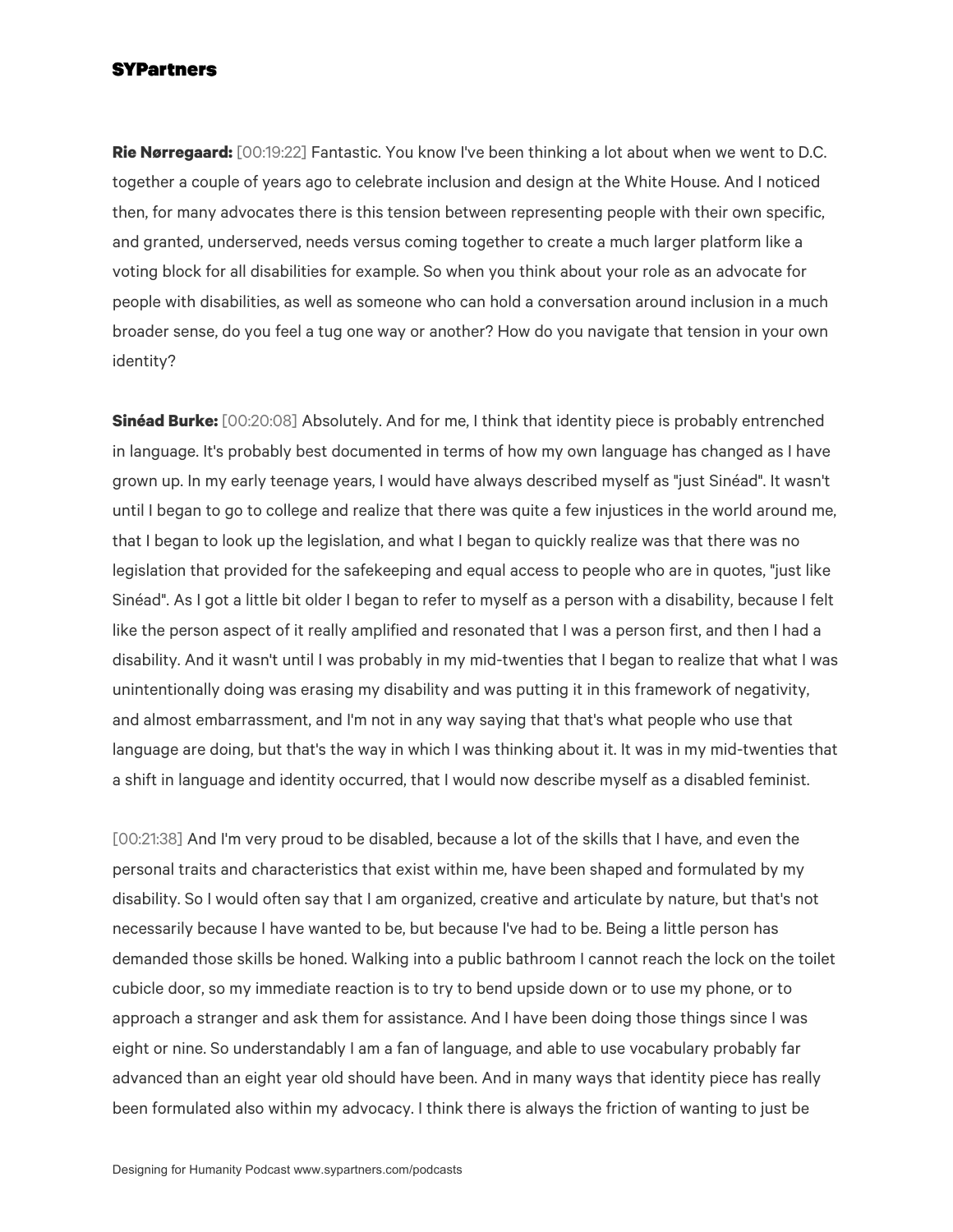Sinéad, and to be allowed to be the person that you are, all the while conscious that you are the person that you are because you are disabled. I think anybody who is an other or a minority voice, this friction exists, particularly within an open forum, whether it be in the media. You know, we often critique interviewers who speak to a woman and ask them about what they wear, or ask them about pregnancy, or ask them about childhood and childrearing in a way that we wouldn't with a man or somebody who you know adheres to those binaries of gender. I think it is a broader conversation that needs to happen within society, that perhaps there is a space in which you can be an advocate for the minority community or the community that you represent, but there also has to be a space in which you can just be yourself.

**Rie Nørregaard:** [00:23:35] Thank you for getting into that. You just gave me an idea, or a note for future interviews with men. I need to remember to ask them about their wardrobe and their families. (laughs) I don't really do that with women, but maybe that's the point is to just practice turning it around!

[00:23:57] So ending with this moment that we're in, what gives you hope and optimism? Who's doing something right? What can we learn from them? If you have other examples that you've come across or any other collaboration that you've had recently, I'd love to hear.

**Sinéad Burke:** [00:24:15] I think it's about collaboration. It's what the root of success is or at least that's what I'm seeing. And whether that is incredible individuals like Open Style Lab, who continues to collaborate with Parsons and designs shoes and purses, and you know, people with disabilities and disabled people entering the educational process all the time. And that for me was working with design students. It's not necessarily the education that occurs in that moment that's important, and it is, but we have no idea where those design students will be in 10 to 15 years. And it's the possible opportunities of that that then opens for the conversations and the curiosity that they may instigate in very large conglomerates, or within their brand and making those decisions that again is making that change sustainable.

[00:25:04] I think also what the Smithsonian and design museums are doing in regards to exhibiting accessibility both as a motif of function, but also as the motif of form—and I know they've had incredible people like Lucy Jones just being added to their permanent collection—and opening up the conversation not just within the disabled community but within society at large, because I think one of the things that we often forget about is disability and design and adaption and inclusion, is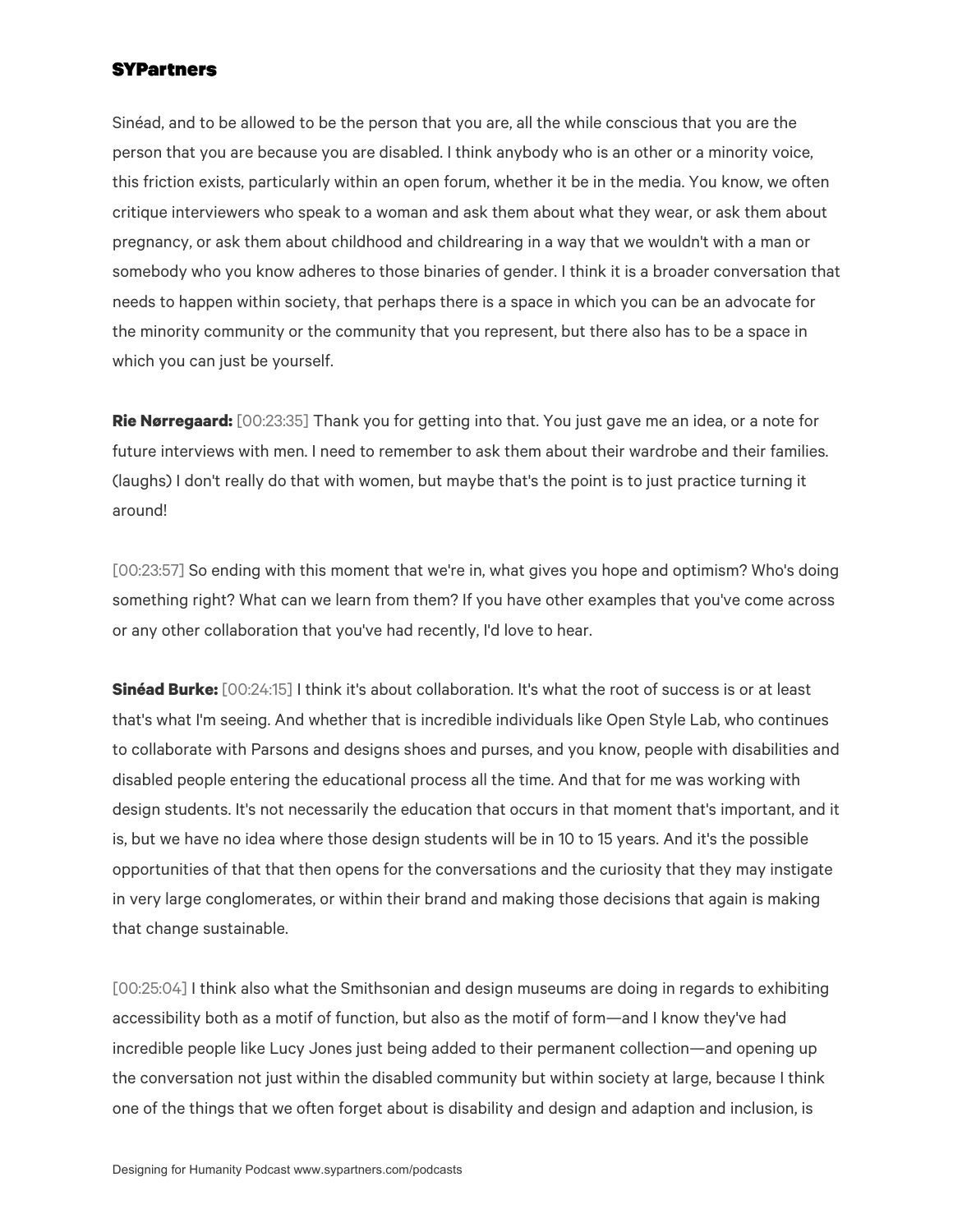that at any moment within our lives we can become momentarily disabled, whether it is crutches that we need because of a broken bone, or even looking at the aging population that continues to exist within our society. Has our inclusion and our design thinking been incorporated into how we are evolving communities and what the needs of those individuals are? So I think often we can think about disability and design as something which, well doesn't impact upon me, but actually it might, and maybe not now, but it's still something in which you should have care for, consideration for, curiosity for, but also it should be rooted in empathy because I don't think we can continue this conversation with an us versus them mentality, but actually it's something that we will all require at some stage within our existence.

**Rie Nørregaard:** [00:26:23] I couldn't agree more. It is such a really important way of looking at ability and disability for all of us.

[00:26:29] Is there anything that comes up for you that you would like to talk about, given that you have time and you have an audience and that I haven't sort of touched upon?

**Sinéad Burke:** [00:26:40] I would love for us to be more inclusive in the development of design standards, particularly for the disabled community, and for it to be more reflective of the spectrum of disability that exists but also the symbolism of disability because what we have from an international standard at the moment is the symbol of a wheelchair user. And while that is very much adequate but also incredibly important, I would love for some thinking to be undertaken, and for some design to be undertaken, as regards to creating a cacophony of symbols almost that fully represents the disabled community because to the best of my knowledge there is no standard symbol for being a little person. And I think there needs to be a broader conversation around that representation within design structures, design proposals and design for people who are outside of wheelchair users.

**Rie Nørregaard:** [00:27:30] Yeah, the symbols that we use as a society and that we make us as designers are really powerful, in that they really reflect where we are emotionally and socially as a culture at any given time. And once they're out there in the world it takes sort of a movement to change or to rev, there's no doubt about it and you know, what comes to my mind when you're talking about disability being depicted as a person in a wheelchair is that we're not even talking about disabilities that are not visible, or that may be temporary. But to your point, because we all are at certain times and certain points. So what's the biggest frame that we might be able to create for including everyone? Right? So maybe it's moving away from depicting certain states of ability and